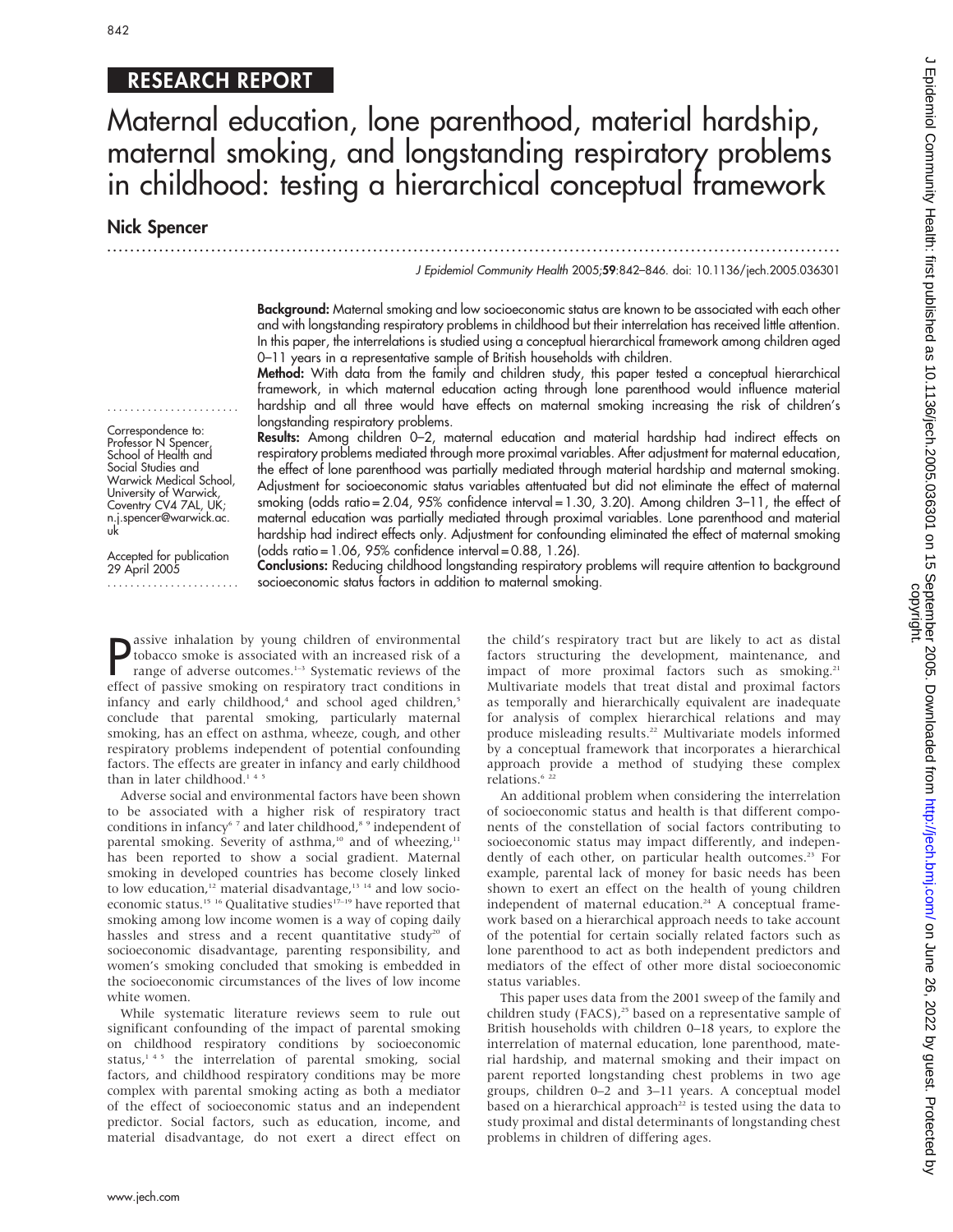## METHODS

## The conceptual framework

A conceptual framework (box 1) was developed to represent the hierarchical interrelations among variables, commonly grouped under socioeconomic status in child health research, maternal smoking, and longstanding respiratory problems in children aged 0–11 years. Maternal education, commonly used as a socioeconomic status proxy<sup>26</sup> and consistently associated with child health outcomes,<sup>27 28</sup> was seen as the most distal variable representing socioeconomic status in the mother's early life course (level 1 in box 1). Lone parenthood<sup>29</sup> is associated with low educational attainment and is temporally proximal to education (level 2 in box 1). Material hardship in the UK is associated with both low educational attainment<sup>30</sup> and lone parenthood<sup>29</sup> and is likely to be temporally proximal to them (level 3 in box 1).

These socioeconomic status variables do not have a direct effect on children's respiratory tracts but are likely to exert their influence through variables such as smoking among other factors such as outdoor air pollution<sup>31</sup> and damp, cold housing.<sup>32</sup> Thus, maternal smoking was placed as the most proximal variable in the conceptual model (level 4 in box 1).

## Testing the conceptual framework

The conceptual framework was tested using data on children whose families participated in the 2001 sweep of the FACS.<sup>25</sup> FACS is a refreshed panel survey that started in 1999 with annual surveys of which the 2001 sweep is the third. The study was extended in 2001 to include a representative sample of all British households with dependent children aged 0–18 years. The responding parent or guardian (from here on referred to as the mother as 94% of respondents were mothers) was interviewed in the home using a structured interview schedule including household relationships and sociodemographics, child and adult health, and maternal smoking behaviour.

## Outcome of interest

Data on longstanding respiratory illness were extracted from the dataset. The presence of any longstanding illness or disability in each of the children in the household was ascertained by the following question: Does (child's name) have any longstanding illness or disability? Positive responses were followed up with a question on the nature of the longstanding illness/disability including chest and/or breathing problems, asthma, bronchitis. A dichotomous variable for each child in the household was created (longstanding respiratory problems: yes/no).

#### Socioeconomic status variables

Maternal education was defined by educational qualifications obtained from the age of 16 years. To represent the lowest end of the educational spectrum, the variable was dichotomised into no qualifications compared with qualifications from the age of 16 years. Lone parenthood was defined as

## Box 1 Conceptual hierarchical framework of risk factors for longstanding respiratory problems in children

- Level 1: maternal education
- Level 2: lone parenthood
- Level 3: material hardship
- Level 4: maternal smoking

Children's longstanding respiratory problems

|                    | Number of children<br>$(n = 2409)$ | Number of children<br>0-2 years exposed (%) 3-11 years exposed (%)<br>$(n = 7926)$ |
|--------------------|------------------------------------|------------------------------------------------------------------------------------|
| Maternal education |                                    |                                                                                    |
| No qualifications  | 326 (13.5)                         | 1200 (15.1)                                                                        |
| Lone parenthood    |                                    |                                                                                    |
| Yes                | 557 (23.1)                         | 2194 (27.9)                                                                        |
| Household hardship |                                    |                                                                                    |
| Severe             | 326 (13.5)                         | 976 (12.3)                                                                         |
| Maternal smoking   |                                    |                                                                                    |
| Current            | 870 (36.1)                         | 2641 (33.3)                                                                        |
| Sex of children    |                                    |                                                                                    |
| Male               | 1263 (52.4)                        | 4098 (51.7)                                                                        |
| Female             | 1146 (47.6)                        | 3818 (48.3)                                                                        |
| Dependent children |                                    |                                                                                    |
| 1                  | 870 (36.1)                         | 1258 (15.9)                                                                        |
| $\overline{2}$     | 930 (38.6)                         | 3712 (46.8)                                                                        |
| >2                 | 609 (25.3)                         | 2956 (37.3)                                                                        |

Digine 26, 2022 by guest. Protected by guest. Protected as 10.11360/jech.2005.039301 on 16. September 2005. Downloaded from http://jech.published by June 26, 2022 by Guest. Protected by The 26, 2022 on June 2012 on June 20

married, widowed, separated, or divorced. The measure of material hardship, developed in the FACS (appendix E in Vergeris et  $al^{25}$ ), was based on nine variables:  $\geq 2$  problems with accommodation and cannot afford repairs if home owner; overcrowding; cannot afford to keep home warm; frequent money worries and runs out of money most weeks; no bank account and has  $\geq 2$  debts; relative material deprivation score on food items in highest 7.5%; relative material deprivation score on clothing items in highest 7.5%; relative material deprivation score on consumer durables in highest 7.5%; relative material deprivation score on leisure activities in highest 7.5%. Family scores on hardship (zero to nine) were categorised into three levels of hardship: no hardship—zero on the nine point scale; moderate hardship one or two on the scale; severe hardship – three or more on the scale. For the purposes of this study, material hardship was dichotomised into severe hardship compared with moderate or no hardship.

## Maternal smoking

Data were available on maternal smoking habits past and present. A series of questions elicited whether the mother was a current or previous smoker and, if current, how many cigarettes she smoked daily. Maternal smoking was categorised for this study into current smoker compared with previous/never smoker.

## Confounding variables

All models were adjusted for other potential confounding variables not included in the conceptual hierarchical framework. These were age of child in years, sex of child, and number of dependent children.

## Analysis

To account for the greater impact of maternal smoking on respiratory disease in infants than older children,<sup>45</sup> separate but identical analyses were carried out for children aged 0–2 and 3–11 years. Associations between predictor variables, adjusted for age, sex, and number of dependent children, were estimated by logistic regression analysis.

Hierarchical logistic regression models were fitted on longstanding respiratory problems in children 0–2 and 3– 11. Model 1 represents the effect of maternal education on longstanding respiratory problems adjusted only for age and sex of the child and number of dependent children in the household. Lone parenthood is added to model 2 and shows the effect of lone parenthood on longstanding respiratory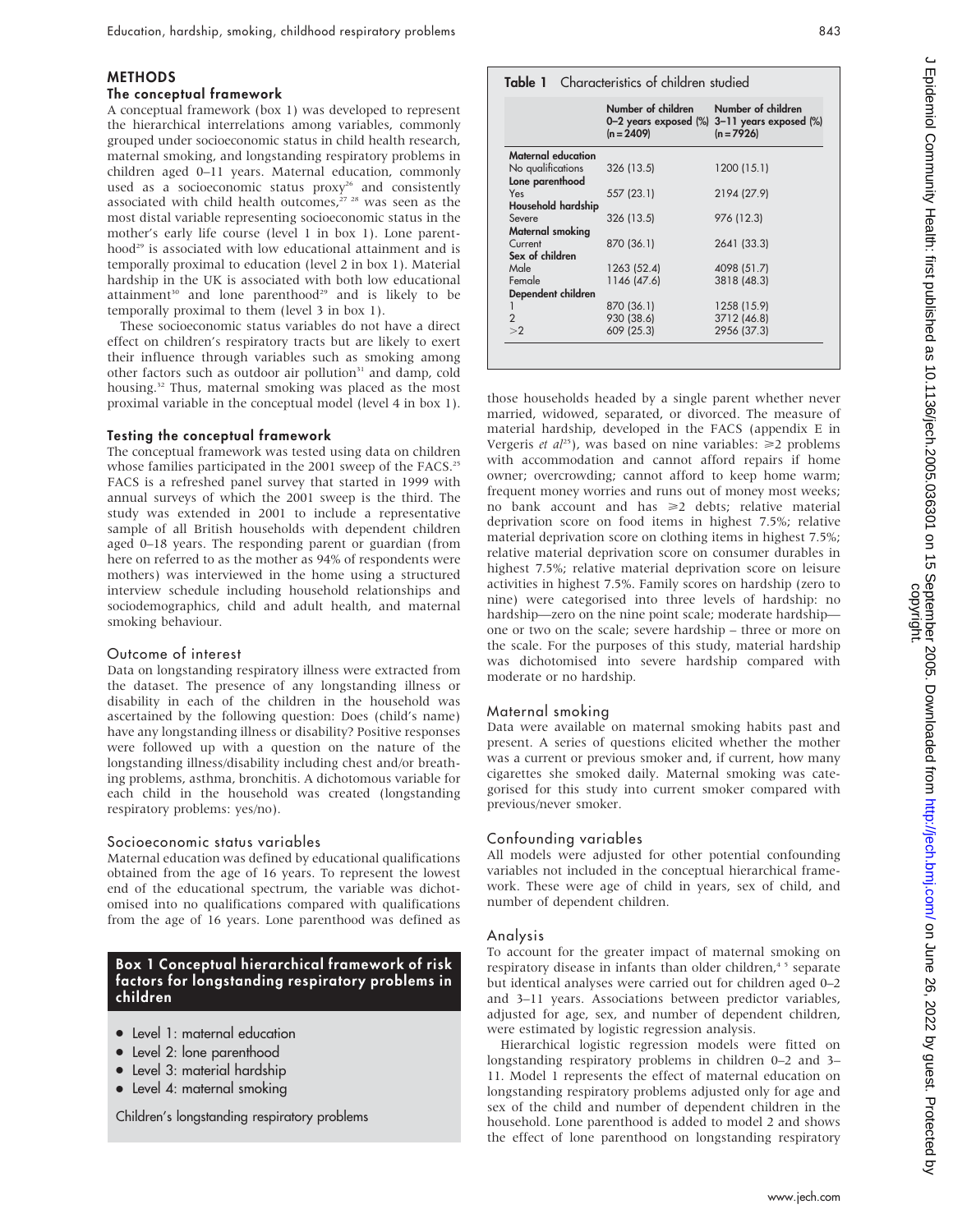|                    | Model 1 <sup>*</sup> : maternal<br>education alone | Model 2*: maternal<br>education and lone<br>parenthood | Model 3 <sup>*</sup> : maternal<br>education, lone<br>parenthood, and<br>material hardship | Model 4 <sup>*</sup> : maternal<br>education, lone<br>parenthood, material<br>hardship, and<br>smoking |
|--------------------|----------------------------------------------------|--------------------------------------------------------|--------------------------------------------------------------------------------------------|--------------------------------------------------------------------------------------------------------|
| Maternal education | 1.87(1.14, 3.07)                                   | 1.43 (0.87, 2.36)                                      | 1.34 (0.80, 2.22)                                                                          | 1.20(0.72, 2.01)                                                                                       |
| Lone parenthood    |                                                    | 3.35(2.18, 5.13)                                       | 2.99 (1.91,4.68)                                                                           | 2.44 (1.53,3.89)                                                                                       |
| Material hardship  |                                                    |                                                        | 1.57 (0.95,2.60)                                                                           | 1.46 (0.88, 2.42)                                                                                      |
| Maternal smoking   |                                                    |                                                        |                                                                                            | 2.04 (1.30,3.20)                                                                                       |

problems adjusted for the confounding role of maternal education and the effect of maternal education that is not mediated through lone parenthood. Model 3 shows the effect of material hardship on longstanding respiratory problems adjusted for confounding roles of maternal education and lone parenthood, the effect of lone parenthood not mediated through material hardship, and the effect of maternal education not mediated through lone parenthood or material hardship. Model 4 represents the effect of maternal smoking on longstanding respiratory problems adjusted for the confounding roles of maternal education, lone parenthood and material hardship, the effect of material hardship not mediated through maternal smoking, the effect of lone parenthood not mediated through material hardship and maternal smoking, and the effect of maternal education not mediated through lone parenthood, material hardship, and maternal smoking. All analyses were carried out in SPSS v10 (SPSS, Chicago, IL).

## RESULTS

Data were available on 10 335 children aged 0–11 years (2409 0–2 years; 7926 3–11 years) in 8541 households. Table 1 shows the characteristics of the children in the households studied. Children 3–11 were slightly more likely to live in households with mothers who had no educational qualifications and were lone parents but marginally less likely to be experience severe hardship or be exposed to maternal tobacco smoke. Boys were over-represented in both age groups and the older children were much less likely to be only children. In the age group 0–2 years, 96 children (4.0%) were reported by their parents to have longstanding respiratory problems and 664 children (8.4%) in the age group 3–11 years.

The predictor variables were strongly associated with each other in logistic regression models adjusted for age and sex of the child, and number of dependent children. Mothers with no educational qualifications were more than twice as likely to be lone parents, over four times as likely to be in severe material hardship, and three times as likely to smoke. Lone parents had a fivefold increased risk of being in severe material hardship and a fourfold increased risk of being a

current smoker. Mothers experiencing severe material hardship were three times more likely to be current smokers.

## Infants 0–2 years

Having a mother with no educational qualifications, unadjusted for mediating variables, increased the risk of longstanding respiratory problems in infants 0–2 (model 1, table 2) by 87% (95%CI 14, 207). Half this effect was mediated through lone parenthood and lone parenthood increased the risk of longstanding respiratory problems by 235% (95%CI 218, 413) when adjusted for confounding by maternal education (model 2, table 2). Adding severe material hardship in model 3 (table 2) resulted in further mediation of the effect of maternal education and mediation of some of the effect of lone parenthood. Severe material hardship when adjusted for confounding by maternal education and lone parenthood increased the risk of longstanding respiratory problems in infants 0–2 by 57% (95%CI 0.95, 160) (model 3, table 2). In the final model (model 4, table 2), the effect of maternal education was further attenuated by the mediating effect of maternal smoking. Some of the effect of both lone parenthood and severe material hardship was mediated through maternal smoking and maternal smoking increased the risk of longstanding respiratory problems by 104% (95%CI 30, 220) after adjustment for confounding by maternal education, lone parenthood, and severe material hardship.

## What this paper adds

The paper clarifies the relation between low maternal education, lone parenthood, material hardship, and maternal smoking and how they combine to increase the risk of longstanding respiratory problems in infancy and early childhood. It shows the importance of social context in relation to maternal smoking.

Table 3 Hierarchical logistic regression models fitted on longstanding respiratory problems in children aged 3–11 years

|                    | Model 1 <sup>*</sup> : maternal<br>education alone | Model 2 <sup>*</sup> : maternal<br>education and lone<br>parenthood | Model 3 <sup>*</sup> : maternal<br>education, lone<br>parenthood, and<br>material hardship | Model 4 <sup>*</sup> : maternal<br>education, lone<br>parenthood, material<br>hardship, and<br>smoking |
|--------------------|----------------------------------------------------|---------------------------------------------------------------------|--------------------------------------------------------------------------------------------|--------------------------------------------------------------------------------------------------------|
| Maternal education | 1.46(1.19, 1.79)                                   | 1.40(1.14, 1.73)                                                    | 1.33(1.08, 1.64)                                                                           | 1.32 (1.06, 1.63)                                                                                      |
| Lone parenthood    | $\qquad \qquad -$                                  | $1.22$ $(1.02, 1.45)$                                               | 1.11(0.93, 1.34)                                                                           | 1.10 (0.91, 1.32)                                                                                      |
| Material hardship  | $\overline{\phantom{a}}$                           |                                                                     | 1.52 (1.20, 1.91)                                                                          | 1.50 (1.19,1.90)                                                                                       |
| Maternal smoking   | $\overline{\phantom{0}}$                           |                                                                     |                                                                                            | 1.06 (0.88, 1.26)                                                                                      |

J Epidemiol Community Health: first published as 10.1136/jech.2005.036301 on 15 September 2005. Downloaded from http://jech.bmj.com/ on June 26, 2022 by guest. Protected<br>copyright. Digine 26, 2022 by guest. Protected by guest. Protected as 10.11360/jech.2005.039301 on 16. September 2005. Downloaded from http://jech.published by June 26, 2022 by Guest. Protected by The 26, 2022 on June 2012 on June 20 ਣ੍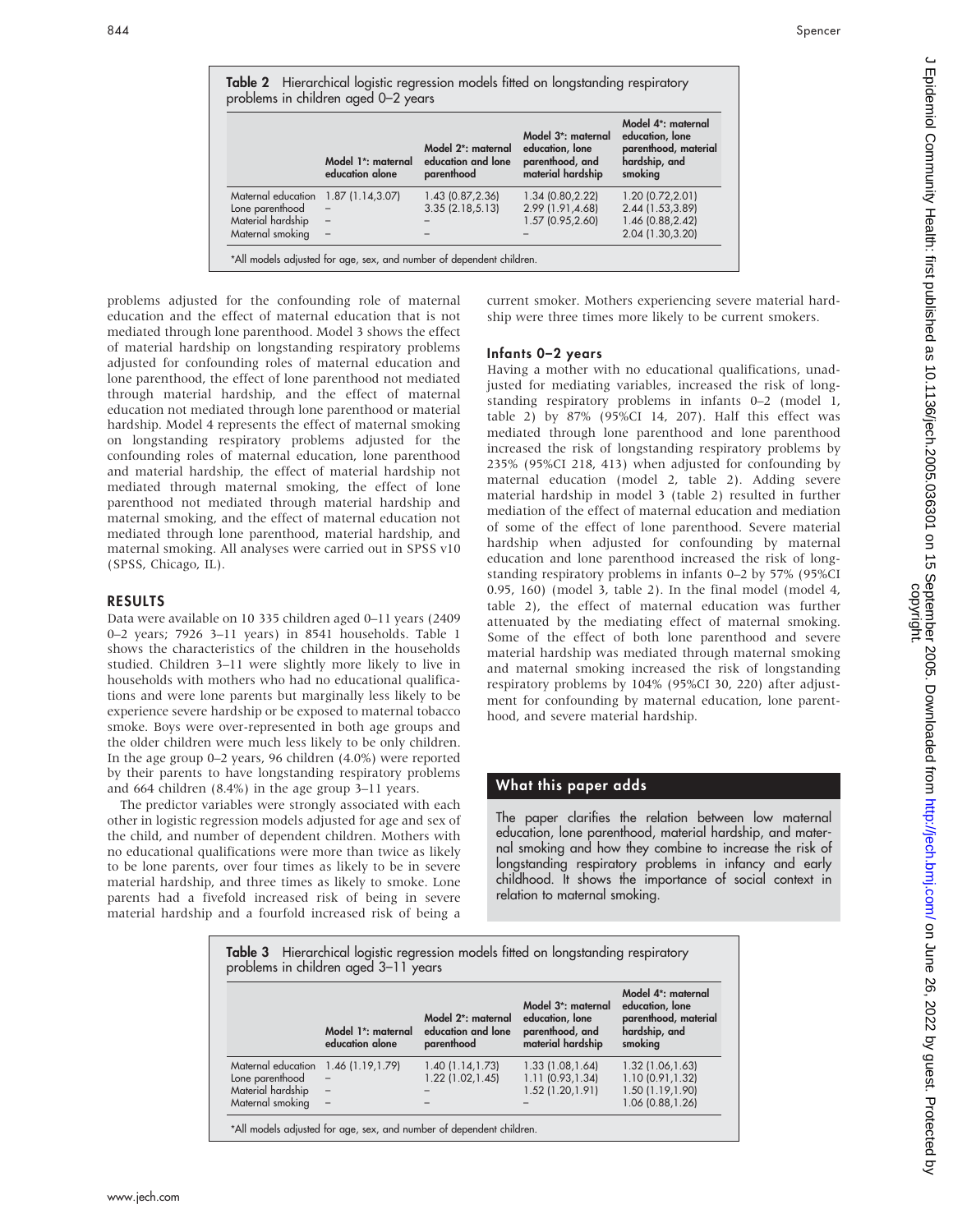## Children 3–11 years

Hierarchical logistic regression models fitted on longstanding respiratory problems in children 3–11 (table 3) showed different relations among the predictor variables. Maternal education, unadjusted for mediating variables, was associated with a 46% (95%CI 19, 79) increase in longstanding respiratory problems in this age group (model 1, table 3). Very little of this effect was mediated through lone parenthood (model 2, table 3). Lone parenthood increased the risk of longstanding respiratory problems by 22% (95%CI 2, 45) when adjusted for confounding by maternal education (model 2, table 3). Material hardship mediated very little of the effect of maternal education but half the effect of lone parenthood and increased the risk of longstanding respiratory problems by 52% (95%CI 20, 91) after adjustment for maternal education and lone parenthood (model 3, table 3). Maternal smoking did not mediate the effects of maternal education, lone parenthood, or material hardship and only increased the risk of longstanding respiratory problems by 6% (95%CI 0.88, 26) when adjusted for maternal education, lone parenthood, and material hardship (model 4, table 3).

## **DISCUSSION**

Using a conceptual hierarchical framework approach, $22$  this study provides new insights into the complex interrelation of maternal education, lone parenthood, material hardship, and maternal smoking and their combined impact on longstanding respiratory problems in childhood. The interrelations vary with the age group studied. Among infants 0–2 years, much of the effect of maternal education on longstanding respiratory problems is mediated through lone parenthood, material hardship, and maternal smoking while among children 3–11 years only a small proportion of the effect is mediated. Lone parenthood has a small effect on longstanding respiratory problems in children 3–11 years that is largely mediated through material hardship but, in infants 0–2 years, its effect is larger and only partially mediated through material hardship and maternal smoking. Material hardship, adjusted for maternal education and lone parenthood, has a similar magnitude of effect in both age groups that is minimally mediated by maternal smoking. Maternal smoking increases the risk of longstanding respiratory problems twofold among infants 0–2 after adjustment for the more distal variables in the hierarchical model but has very little effect, after adjustment, on the risk among children 3–11 years.

#### Comparison with previous studies

Few previous studies have used a conceptual hierarchical framework approach to explore these relations in relation to childhood respiratory illness. Baker et  $al<sup>6</sup>$  used the method to study the relation among deprivation variables (housing tenure and maternal education), crowding variables (ratio of persons per room and parity), and behaviour variables (maternal smoking and duration of breast feeding) and wheeze in infants up to the age of 6 months. After adjustment for confounding by deprivation variables and

## Policy implications

Current policy related to childhood respiratory illness lays main emphasis on the need to reduce children's environmental smoke exposure. The results of this paper suggest that policy measures aimed at improving maternal education and reducing material hardship among households with children are likely to be needed alongside interventions aimed at reducing environmental smoke exposure

crowding variables in hierarchical logistic regression models, maternal smoking was associated with an increased risk of wheeze (1.38 (95%CI 1.21, 1.58)). This study shows a greater effect of maternal smoking but this may be related to different outcome definitions and age groups as well as inclusion of different proximal variables in the hierarchical framework.

The findings of this study are consistent with systematic review evidence<sup>45</sup> that the effect of maternal smoking is greater in infants than in older children. However, this study does not support Cook and Strachan's conclusion<sup>45</sup> that the effect of maternal smoking is not significantly confounded by socioeconomic status variables. By using a hierarchical conceptual framework, this study shows the complex interrelation of these more distal variables with maternal smoking as a proximal variable exerting a direct effect on the respiratory tract. In addition, the findings suggest that proximal variables, other than maternal smoking, not measured in this dataset, such as damp, mould, and other sources of outdoor and indoor air pollution,<sup>31 32</sup> may be mediating the effects of the distal socioeconomic variables.

The expected associations of maternal smoking reported by previous studies with maternal education,<sup>12</sup> lone parenthood,<sup>33</sup> and material hardship,<sup>13</sup> are confirmed by this study. The strength of these relations reinforces the research imperative to study maternal smoking in its social context and is consistent with Hee-Jin Jun et al's finding that, for low income white women, raising children in the context of economic hardship amplified the risk of cigarette smoking.<sup>20</sup>

## Limitations of the study

This study has several limitations. The study is cross sectional so that causal inferences cannot be made. Maternal smoking, a key predictor variable, was dependent on self report not confirmed by objective measures. Although this may have resulted in misclassification bias, the validity of self report has been shown to be generally acceptable except in pregnancy.34 The outcome of interest was also dependent on maternal report and not validated by physician reports. It has been suggested that self report of illness may be systematically biased by social group.<sup>35</sup> If such a bias were operating in this study, it might exaggerate the association of longstanding respiratory problems with socioeconomic variables. However, studies based on parent report show the expected social gradient in a range of outcomes,<sup>36-38</sup> have been reported to distinguish healthy children from those with asthma,<sup>39</sup> show an association with objective measures of respiratory function,<sup>40</sup> and form the basis of international estimates of asthma prevalence.<sup>41</sup>

A further problem is the absence of data related to other potential proximal variables that may be mediating the effect of the socioeconomic status or exerting an effect independent of confounding by these distal variables. Smoking by household members other than the child's mother may be an important proximal variable. However, as maternal smoking has the greatest effect on young children's respiratory health,<sup>45</sup> the absence of these data is unlikely to bias the associations among the variables included in the conceptual framework. Children 11 years and under were chosen for inclusion in this study to avoid the potential for confounding by children's own cigarette smoking of the relation of maternal smoking with respiratory problems.

## **CONCLUSIONS**

Given these limitations, the study findings cannot be interpreted as definitive validation of the conceptual framework from maternal education through lone parenthood, material hardship, and maternal smoking to longstanding respiratory problems in infancy and childhood. However, the